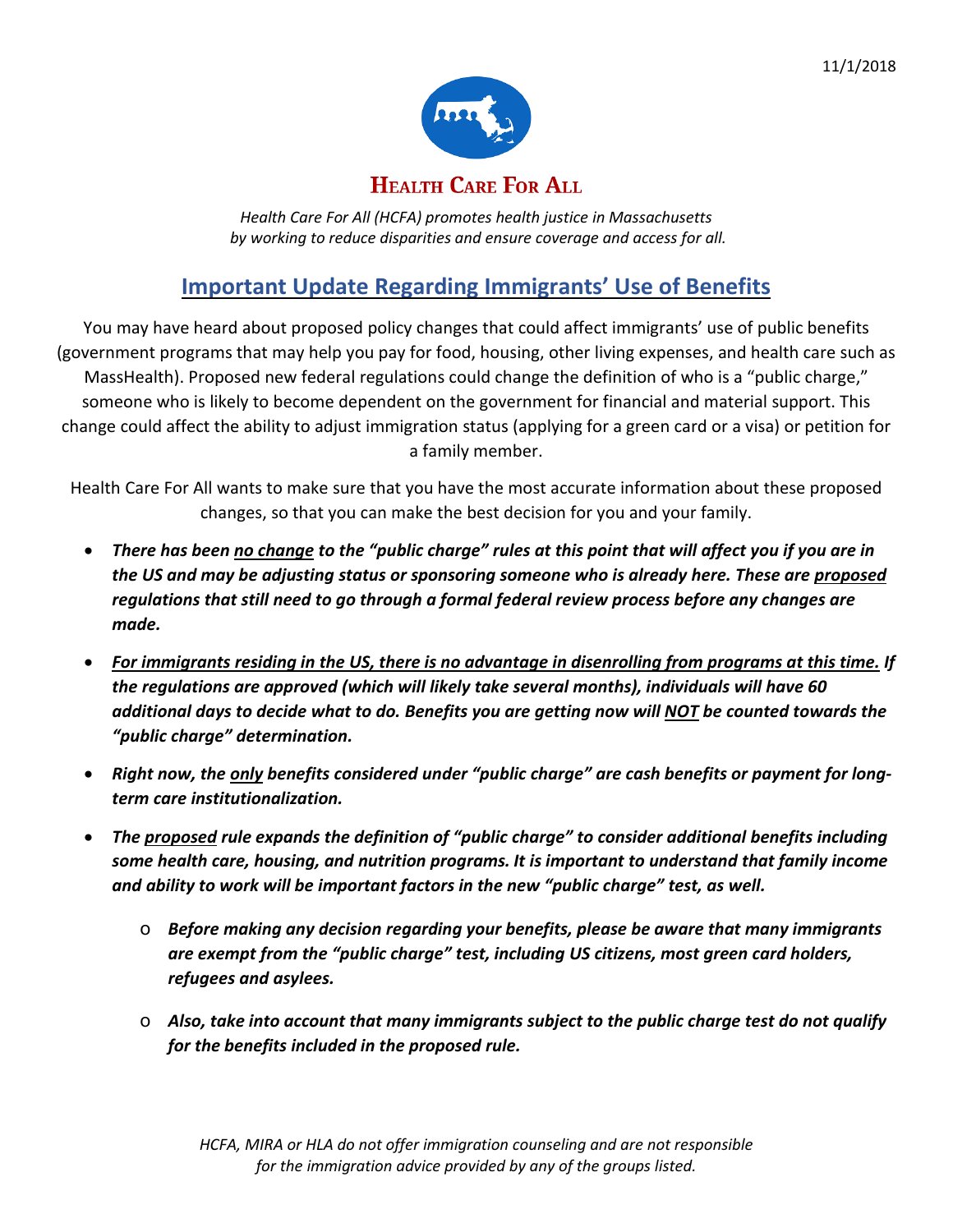- o *We recommend that you to discuss all of these issues with an immigration counselor or attorney if you think you may be affected.*
- *If you are sponsoring a family member who is currently living outside the country, you should also check with an immigration counselor or attorney about whether receiving public benefits could affect your pending petition, as some of the policies for overseas visa applicants have already changed.*

Health Care For All, the Massachusetts Immigrant Refugee Advocacy Coalition, Health Law Advocates and many other organizations work to protect Massachusetts immigrants and ensure they have the right to access public benefits, including health care.

To learn more about changes regarding the "public charge" determination and how to be part of the campaign to oppose these changes, you can send an email to [organizing@hcfama.org.](mailto:organizing@hcfama.org)

Attached is a list of organizations that are trusted in the community and provide free immigration services. Some of these organizations may have limited capacity and may not accept new cases, please call first to ensure that they can help you.





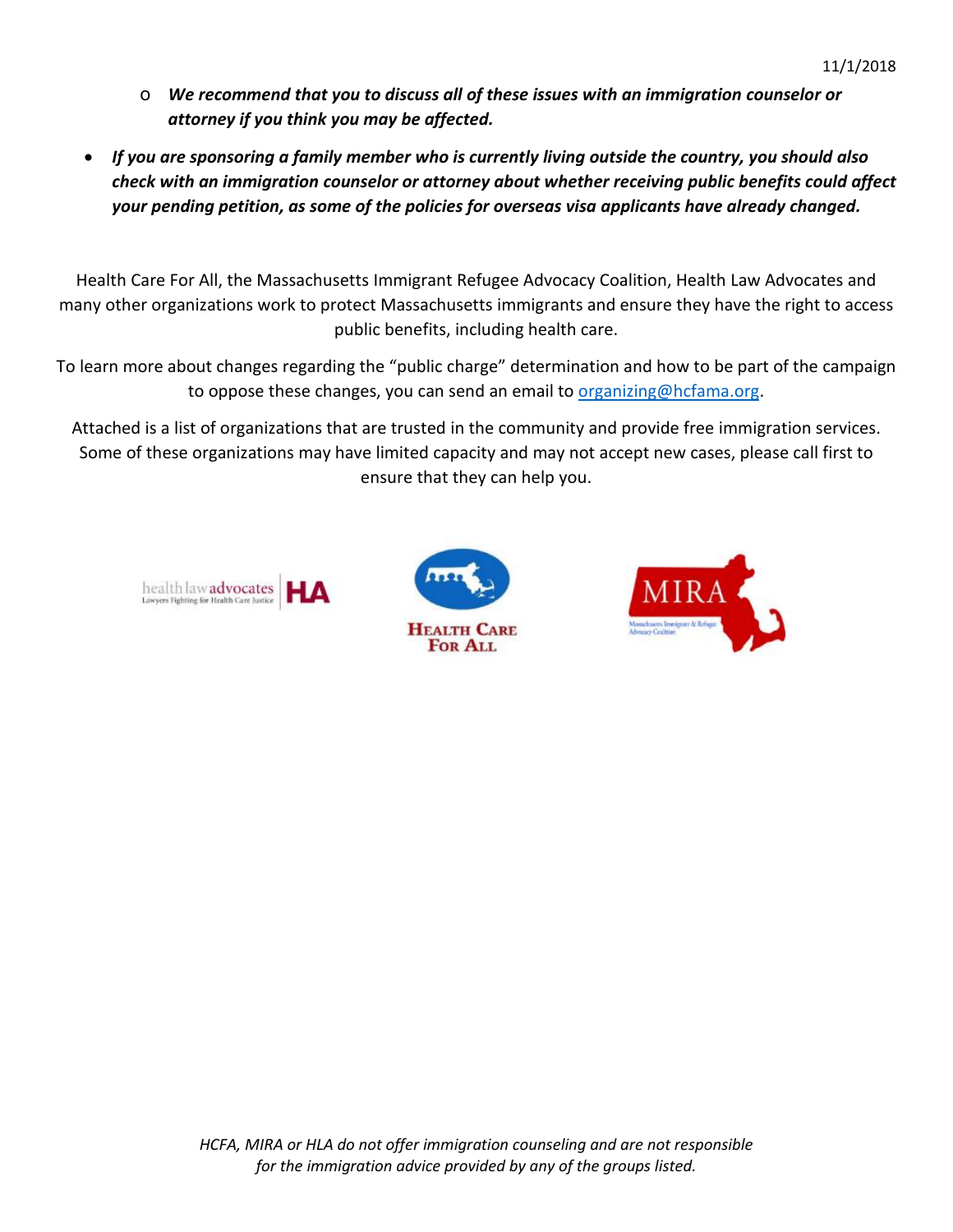## **Immigrant Resources in Greater Boston**

| <b>Legal Services</b>                                                                                 |                                                             |                                      |
|-------------------------------------------------------------------------------------------------------|-------------------------------------------------------------|--------------------------------------|
| <b>Action for Boston Community</b><br>Development (ABCD)/Fenway<br><b>Neighborhood Service Center</b> | <b>714 Parker Street</b><br>Roxbury, MA 02120               | Ph: (617) 445-6000                   |
| <b>Agencia ALPHA</b>                                                                                  | 62 Northampton Street, #203<br>Boston, MA 02118             | Ph: (617) 541-4455 x16               |
| <b>Catholic Charities Refugee and</b><br><b>Immigrant Services</b>                                    | 275 West Broadway<br>South Boston, MA 02127                 | Ph: (617) 464-8100                   |
| <b>Centro Presente</b>                                                                                | 12 Bennington Street, Suite 202<br>East Boston, MA 02145    | Ph: (857) 256-2981                   |
| <b>Community Legal Services and</b><br><b>Counseling Center</b>                                       | 1 West Street<br>Cambridge, MA 02139                        | Ph: (617) 661-1010                   |
| <b>East Boston Ecumenical Community</b><br>Council                                                    | 50 Meridian Street, Suite B1<br>East Boston, MA 02128       | Ph: (617) 567-2750                   |
| <b>Greater Boston Legal</b><br><b>Services (Immigration Unit)</b>                                     | <b>197 Friend Street</b><br>Boston, MA 02114                | Ph: (617) 371-1234 (800)<br>323-3205 |
| <b>Harbor Communities Overcoming</b><br>Violence * for domestic abuse<br>survivors                    | 148 Shawmut Street<br>Chelsea, MA 02150                     | Ph: (617) 884-9799                   |
| Irish International Immigrant Center                                                                  | One State Street, Suite 800<br>Boston, MA 02109             | Ph: (617) 542-7654                   |
| Justice Bridge Legal Center<br><b>UMASS School of Law, Boston Office</b>                              | 67 Batterymarch Street, Lower Level<br>Boston, MA 02110     | Ph: (617) 860-3414                   |
| Kids in Need of Defense (KIND)<br>* *for unaccompanied minors                                         | 155 Seaport Boulevard, 5th Floor<br>Boston, MA 02210        | Ph: (617) 207-4138                   |
| <b>Political Asylum/Immigration</b><br><b>Representation (PAIR) Project</b>                           | 98 North Washington Street, Suite 106<br>Boston, MA 02114   | Ph: (617) 742-9296                   |
|                                                                                                       |                                                             |                                      |
| <b>Project Citizenship</b>                                                                            | 4 Faneuil S. Market Building<br>Suite 4025 Boston, MA 02109 | Ph: (617) 694-5949                   |
| <b>Victim Rights Law Center</b><br>** for domestic abuse survivors                                    | 115 Broad Street, 3rd Floor<br>Boston, MA 02110             | Ph: (617) 399-6720, x19              |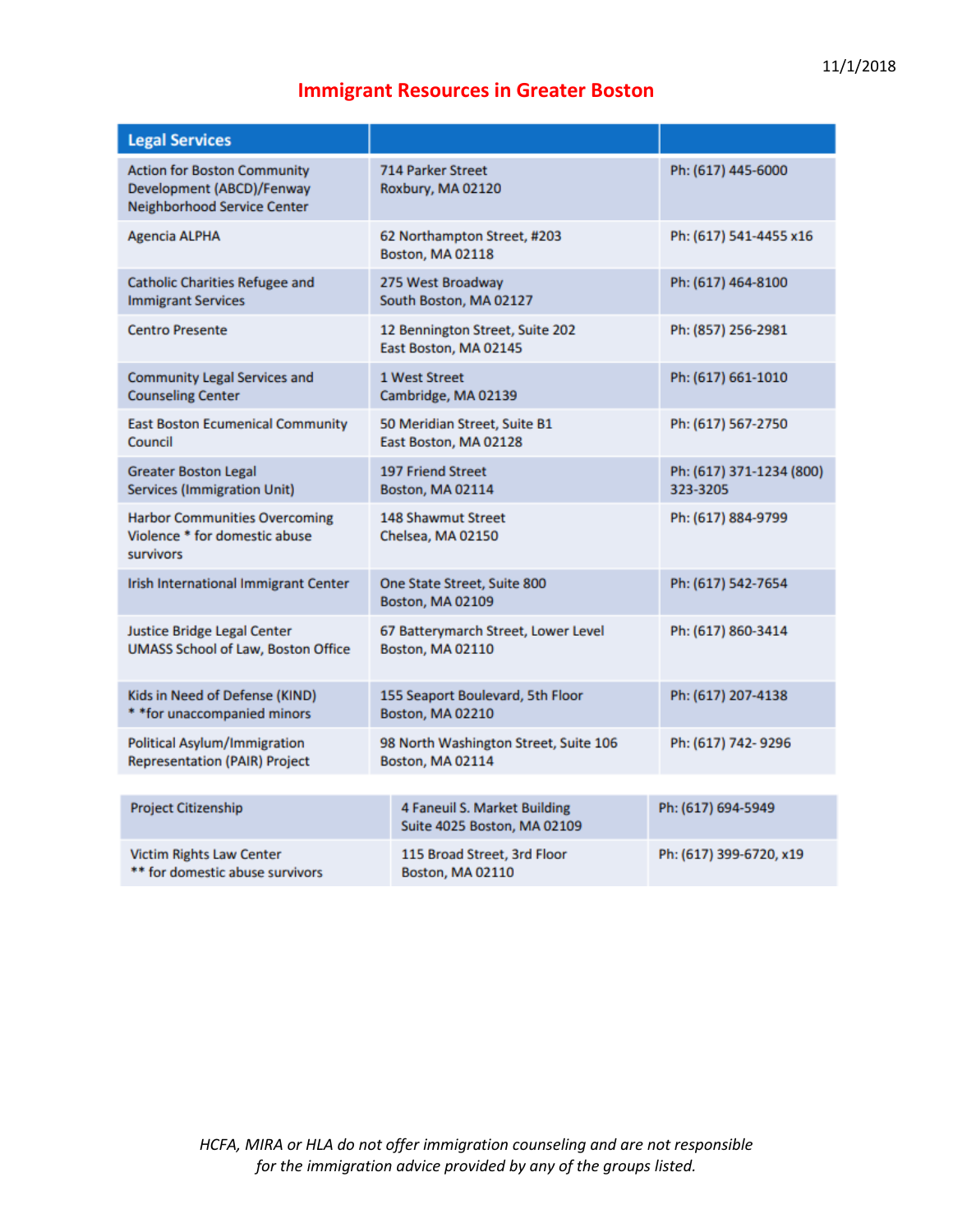#### **Immigrant Resources in MetroWest/Central Mass**

| <b>Legal Services</b>                                                     |                                                       |                                      |
|---------------------------------------------------------------------------|-------------------------------------------------------|--------------------------------------|
| Ascentria Care Alliance                                                   | <b>11 Shattuck Street</b><br>Worcester, MA 01605      | Ph: (774) 243-3100                   |
| <b>Catholic Charities of Worcester (CCW)</b>                              | 10 Hammond St.<br>Worcester, MA 01610                 | Ph: 508-860-2261                     |
| <b>Central West Justice Center</b><br>An Affiliate of Community Legal Aid | 405 Main Street, Fourth Floor<br>Worcester, MA 01608  | Ph: (508) 755-3260/<br>855-CLA-LEGAL |
| <b>MetroWest Legal Services</b>                                           | 63 Fountain Street, Suite 304<br>Framingham, MA 01702 | Ph: (508) 620-1830/<br>800-696-1501  |

#### **Immigrant Resources in Western Massachusetts**

| <b>Legal Services</b>             |                                                       |                    |
|-----------------------------------|-------------------------------------------------------|--------------------|
| Ascentria Care Alliance           | 94 North Elm Street, Suite 401<br>Westfield, MA 01085 | Ph: (413) 787-0725 |
| <b>Berkshire Immigrant Center</b> | 88 South Street<br>Pittsfield, MA 01201               | Ph: (413) 445-4881 |
| <b>Center for New Americans</b>   | 42 Gothic Street<br>Northampton, MA 01060             | Ph: (413) 587-0084 |
| <b>Community Legal Aid</b>        | One Monarch Place, Suite 400<br>Springfield, MA 01144 | Ph: (413) 781-7814 |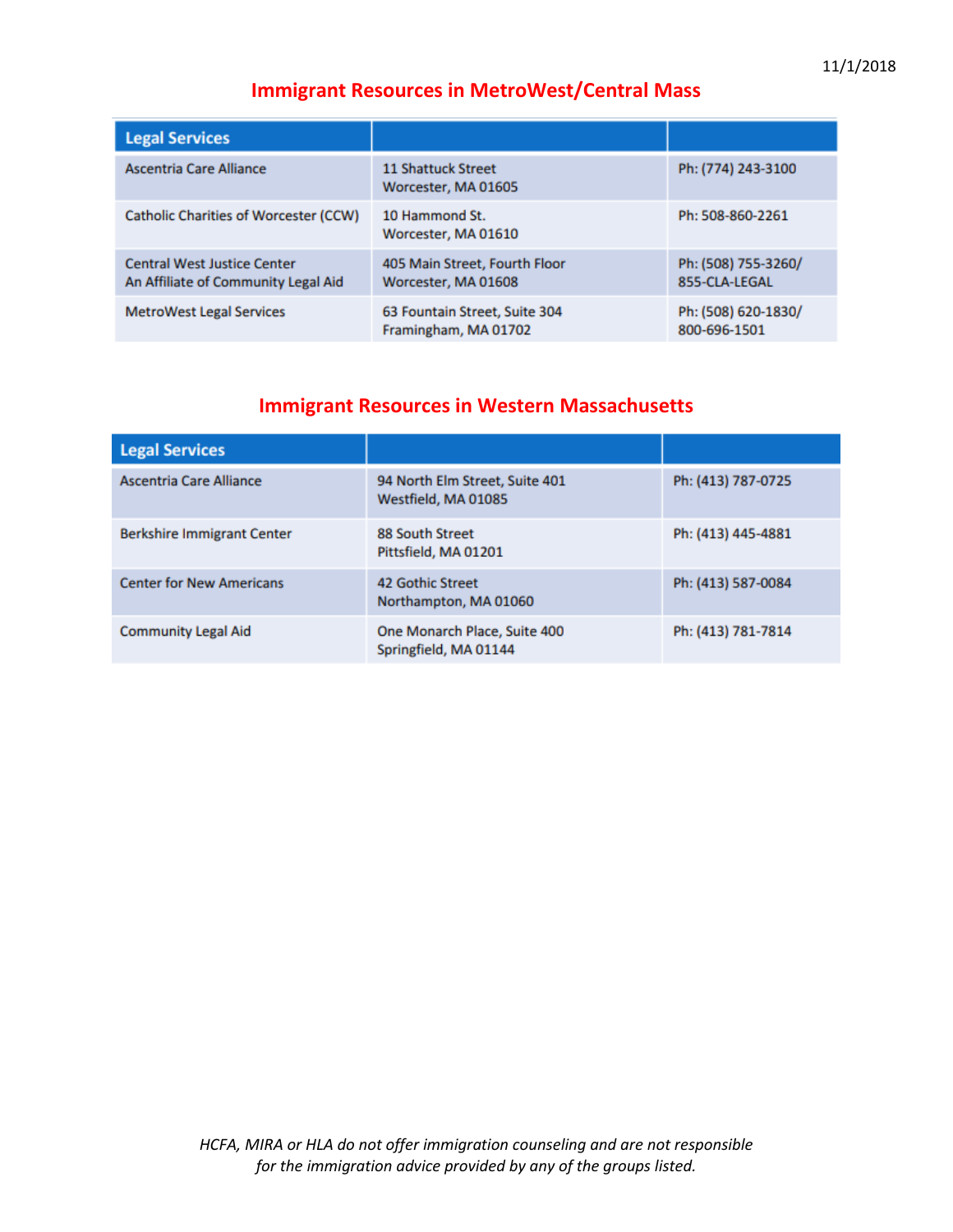# **Immigrant Resources in Northeastern MA/North Shore**

| <b>Legal Services</b>                                                                     |                                                          |                                      |
|-------------------------------------------------------------------------------------------|----------------------------------------------------------|--------------------------------------|
| Northeast Legal Aid- Lawrence                                                             | 50 Island Street, #203A<br>Lawrence, MA 01840            | Ph: (978) 458-1465                   |
| Northeast Legal Aid-Lowell                                                                | 35 John Street, Suite 302<br>Lowell, MA 01852            | Ph: (978) 458-1465                   |
| Northeast Legal Aid-Lynn                                                                  | 181 Union Street, 201A<br>Lynn, MA 01901                 | Ph: (978) 458-1465                   |
| Refugee and Immigrant Assistance<br>Center-Lynn                                           | 20 Wheeler St. Suite, 401<br>Lynn, MA, 01902             | Ph: (617) 238-2430                   |
| Freedom Hill Community Church                                                             | 77 Kennedy Dr.<br>Malden, MA 02148                       | Ph: (781) 480-4179                   |
| <b>Agencia ALPHA</b>                                                                      | 62 Northampton Street, #203<br>Boston, MA 02118          | Ph: (617) 541-4455 x16               |
| <b>Centro Presente</b>                                                                    | 12 Bennington Street, Suite 202<br>East Boston, MA 02145 | Ph: (857) 256-2981                   |
| <b>Community Legal Services and</b><br><b>Counseling Center</b>                           | 1 West Street<br>Cambridge, MA 02139                     | Ph: (617) 661-1010                   |
| <b>East Boston Ecumenical Community</b><br>Council                                        | 50 Meridian Street, Suite B1<br>East Boston, MA 02128    | Ph: (617) 567-2750                   |
| <b>Greater Boston Legal</b><br><b>Services (Immigration Unit)</b>                         | <b>197 Friend Street</b><br>Boston, MA 02114             | Ph: (617) 371-1234 (800)<br>323-3205 |
| <b>Harbor Communities Overcoming</b><br>Violence * for domestic abuse<br><b>survivors</b> | 148 Shawmut Street<br>Chelsea, MA 02150                  | Ph: (617) 884-9799                   |
| Irish International Immigrant Center                                                      | One State Street, Suite 800<br>Boston, MA 02109          | Ph: (617) 542-7654                   |
| Justice Bridge Legal Center<br><b>UMASS School of Law, Boston Office</b>                  | 67 Batterymarch Street, Lower Level<br>Boston, MA 02110  | Ph: (617) 860-3414                   |